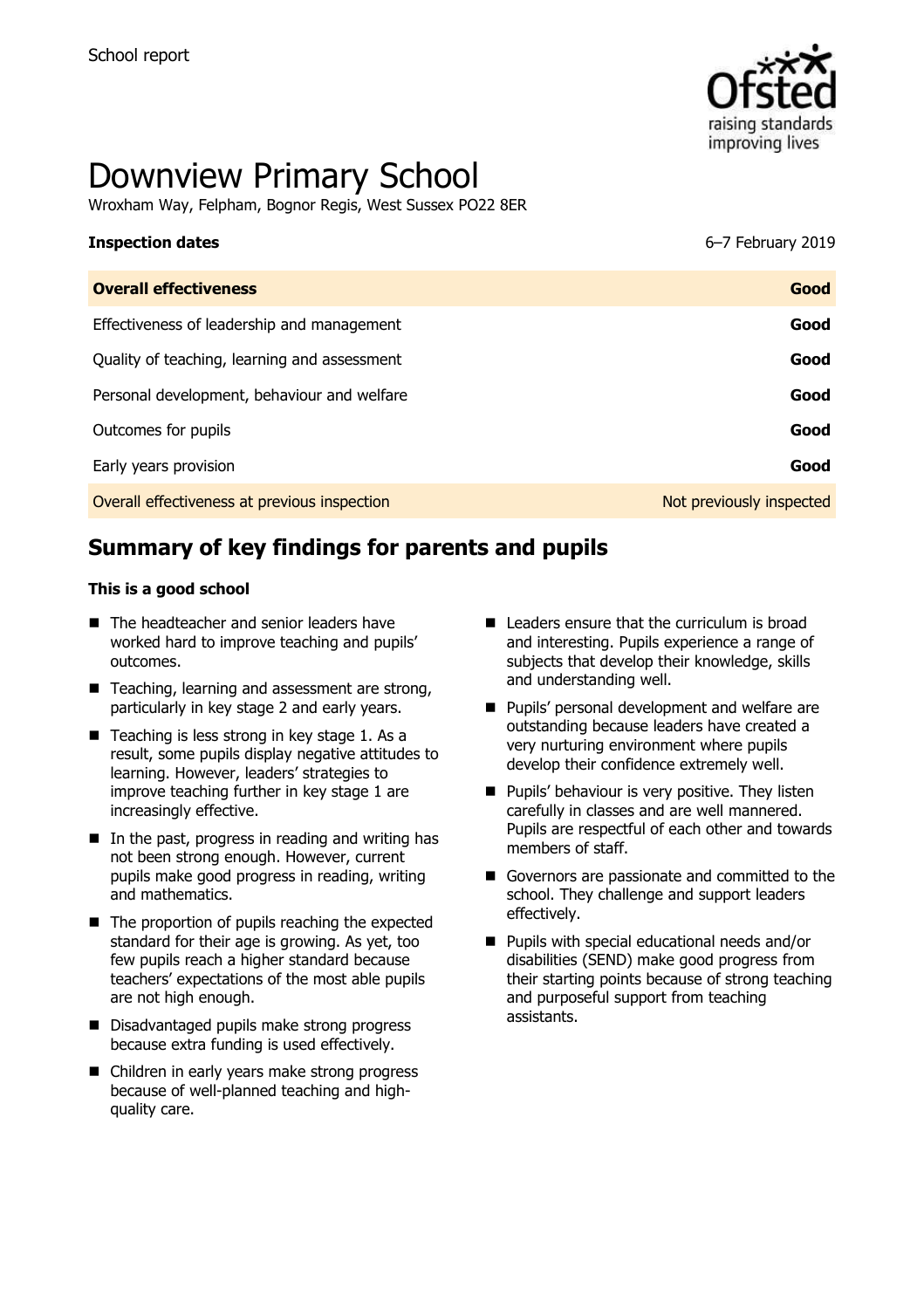

# **Full report**

#### **What does the school need to do to improve further?**

- Continue to improve teaching in key stage 1 so that pupils' attitudes to learning are consistently positive.
- **Ensure that teachers have consistently high expectations of the most able pupils so** that, by the end of key stage 2, they achieve higher standards in reading, writing and mathematics.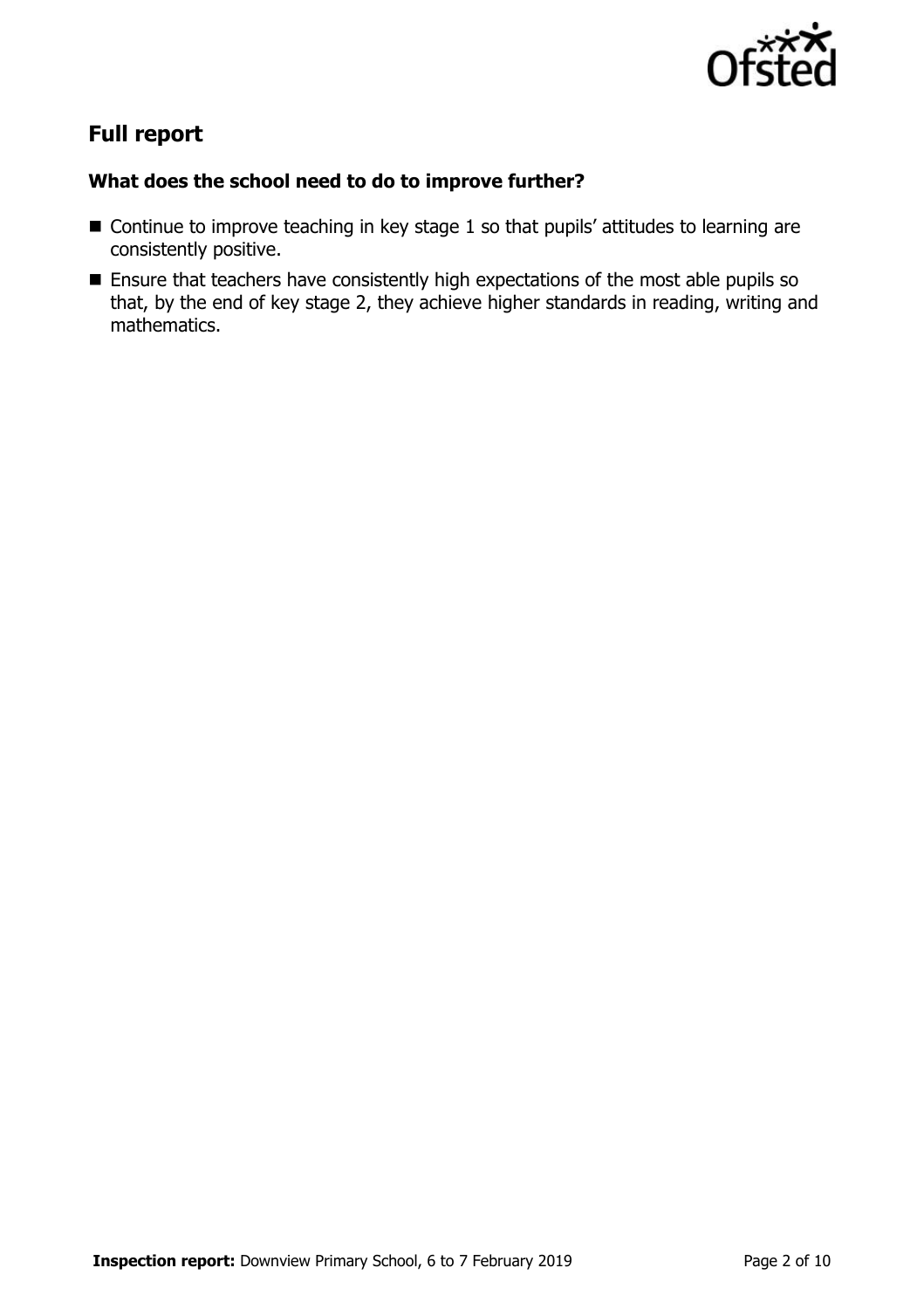

## **Inspection judgements**

#### **Effectiveness of leadership and management Good**

- The headteacher has galvanised leaders and staff to meet the challenges that the school has faced over the past three years. Ably supported by her leadership team, the headteacher has worked hard to ensure that teachers become more effective at ensuring that pupils make strong progress, particularly in reading and writing.
- Leaders understand the school's strengths and weaknesses well. Their self-evaluation is accurate. Consequently, their plans for school improvement are well devised and appropriate. Leaders have, rightly, focused on improving teaching so that pupils' outcomes improve.
- Weaker teaching in the past has led to progress that was below the national average in reading and well-below average progress in writing. Leaders have taken effective action to improve teaching. Teaching is now stronger, particularly in key stage 2, and current pupils' progress is improving. However, teaching has not improved as effectively in key stage 1.
- The headteacher has ensured that leadership is distributed. Senior leaders and middle leaders work together towards a common purpose. They share the high ambitions of the headteacher.
- Staff feel supported by leaders. Opportunities are available for career development in school, and staff believe that the training they receive is of a high quality.
- Fundamental British values are at the heart of the school's ethos. Pupils are acutely aware of the importance of tolerance and respect. Regular activities promote understanding of a range of cultures and religions. Pupils have a well-developed sense of democracy. For example, the school council is very popular with pupils. 'Councillors' are voted onto the school council and the prospective leaders have to prepare a speech to perform in front of fellow pupils.
- Leaders have ensured that improvements in writing are central to the curriculum in all year groups. In many subjects, pupils practise writing increasingly complex stories, reports or letters so that they improve their language development and how they use writing to express ideas or opinions.
- The curriculum is broad and interesting. Pupils study a wide range of subjects. They develop their knowledge, skills and understanding well in a range of environments. As an example, pupils experience their 'woodland classroom', where they learn about geography and local history, among other subjects.
- Leaders prioritise the progress and development of disadvantaged pupils. Staff use a range of strategies to ensure that disadvantaged pupils overcome any barriers to learning that they encounter. For example, extra funding is spent on programmes to improve reading, speech and language support, and the funding of school trips. As a result, disadvantaged pupils overcome barriers to learning.
- **Parents are overwhelmingly supportive of leaders and staff. They believe that their** children receive high-quality teaching, support and care from committed staff. One parent commented to inspectors that the school was 'lovely, happy and lively'.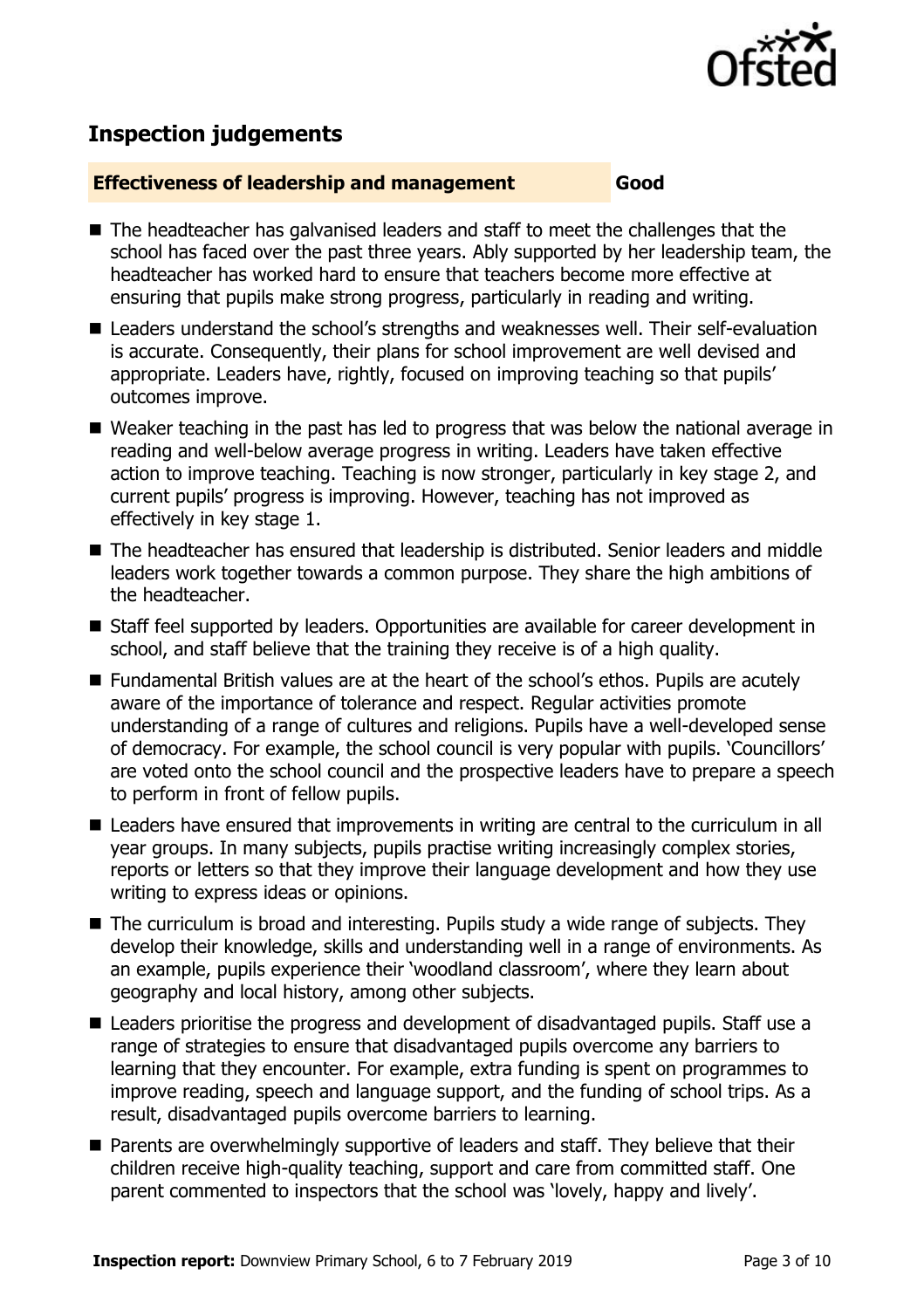

#### **Governance of the school**

- Governors know the school well. They have a wide range of expertise, and they are committed to school improvement.
- Governors prioritise the safety of pupils and monitor the records for verifying the suitability of staff regularly. They check the effectiveness of leaders' actions by visiting school and speaking to leaders. For example, during monitoring visits, governors include discussions on safeguarding regardless of the area of focus.
- Challenge and discussion are integral parts of governors' meetings. Governors ask leaders searching questions. As a result, they are well informed about the strengths and weaknesses of the school.

### **Safeguarding**

- $\blacksquare$  The arrangements for safeguarding are effective.
- A strong safeguarding culture exists across the school. Leaders ensure that procedures for checking the suitability of staff are rigorous. Staff are well trained in spotting signs that a pupil may be at risk of harm, and they thoroughly understand the processes of reporting concerns.
- **Pupils have a secure sense of how to keep themselves safe online. Assemblies and** dedicated 'safer internet' days provide pupils with information on safe online practices. Other types of safety are also taught within the curriculum. For example, Year 3 pupils learn about 'stranger danger'.

### **Quality of teaching, learning and assessment Good**

- On the whole, teachers' strong subject knowledge, skilful questioning and high expectations mean that pupils make strong progress, particularly in key stage 2 and early years.
- Staff have worked hard to improve pupils' vocabulary and redrafting skills so that their writing improves. In key stage 2, pupils' vocabulary is becoming increasingly sophisticated. For example, one Year 6 pupil described an entrepreneur who had invented edible cutlery as being 'righteous' in their ambitions.
- $\blacksquare$  In key stage 1, teachers' planning does not always ensure that activities meet the needs of pupils. As a result, pupils sometimes display negative attitudes to learning. For example, in Year 1, some pupils finish activities quickly and lose interest in subsequent work. Leaders are aware of this and have put in place increasingly effective strategies to improve teachers' planning in key stage 1.
- In mathematics, teachers ensure that pupils build on their prior knowledge so that they can tackle increasingly complex tasks and deepen their mathematical understanding. Teachers' explanations in mathematics are very effective. In Year 5, for example, pupils quickly learn how to compare fractions with the same denominators by using multiplication.
- Staff support pupils with SEND well. Teaching assistants provide carefully tailored support for these pupils that ensures that they make strong progress from their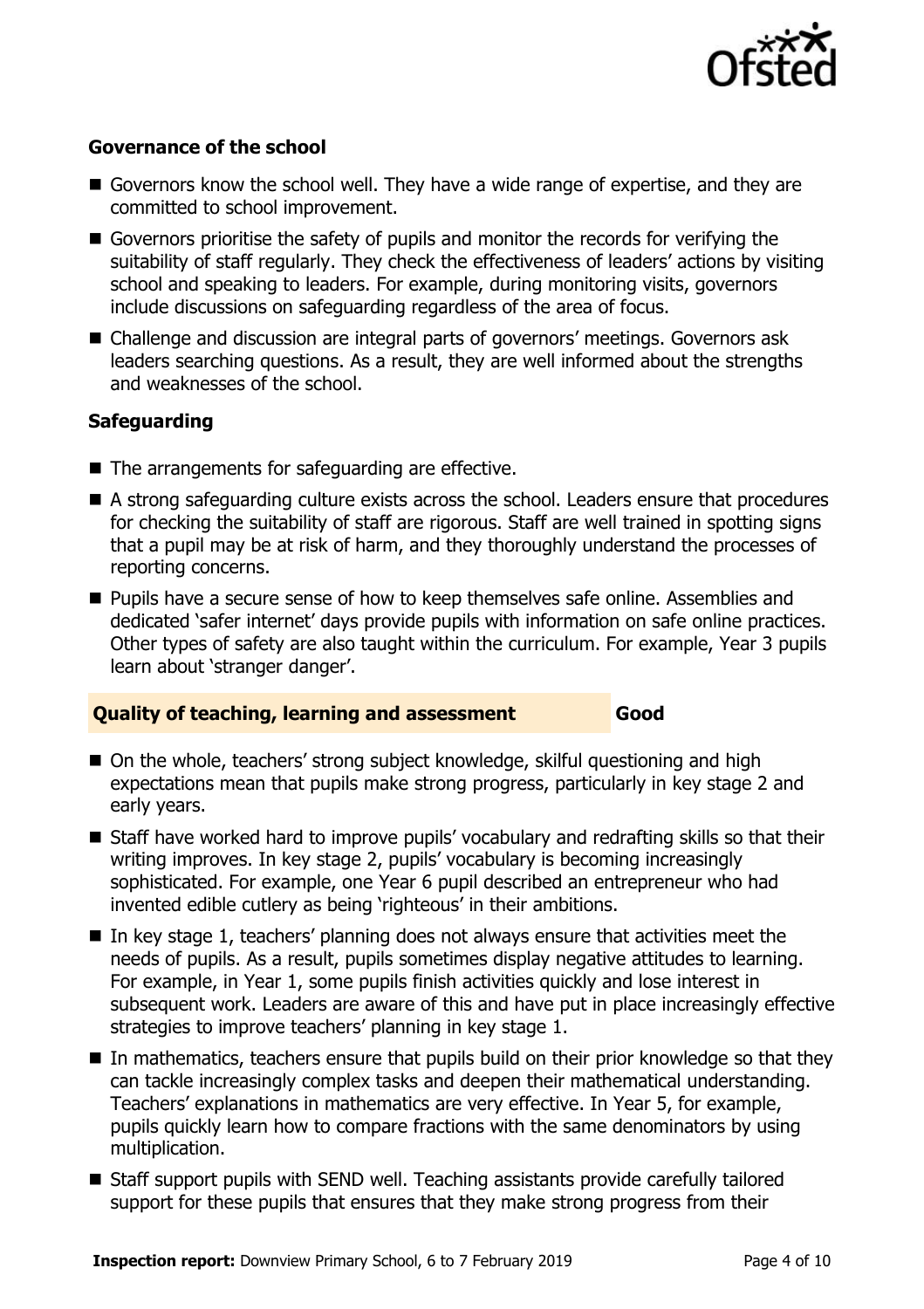

starting points.

- Teachers closely follow the school's assessment policy. Pupils learn from their mistakes and respond to teachers' advice. This allows pupils to deepen their understanding of subjects, particularly in English and mathematics.
- **Parents told inspectors that they appreciate the regular communications from staff.** Parents specifically commented on the school's 'open' culture, where the headteacher, leaders and staff are available at short notice to discuss any concerns that they have. Parents also commented on the valuable homework that is set for pupils. This enables them to be well prepared for their lessons.

#### **Personal development, behaviour and welfare Good**

#### **Personal development and welfare**

- The school's work to promote pupils' personal development and welfare is outstanding.
- **Pupils exude confidence in their learning. Throughout the school, pupils readily talk** about and display their knowledge, skills and understanding. They show support and helpfulness towards each other in their studies. As a result, pupils are well prepared for the next stages of their education.
- Staff ensure that pupils benefit from a caring and nurturing environment. Adults look after pupils very well and guide them skilfully if they make mistakes. Consequently, pupils, and particularly those with SEND, feel very well supported both in and outside of lessons.
- Pupils develop a sophisticated knowledge of how to live a healthy lifestyle. For example, older pupils understand what constitutes a balanced diet. They talk knowledgably about different types of food, such as foods with carbohydrates.
- **Pupils feel very happy in school. They enjoy learning and many pupils participate in** extra-curricular activities. For example, pupils can join after-school clubs in activities such as cross country running, choir, karate, and football.
- **Pupils are proud of their school and are keen to contribute to the school's** development. They are keen to get involved in the numerous leadership opportunities available to them. Independence and responsibility are promoted by pupil leadership positions. For example, several pupils become 'play leaders'. Their duties include looking after younger pupils in the playground.

#### **Behaviour**

- The behaviour of pupils is good.
- **Pupils are well mannered and courteous. From early years to Year 6, pupils hold doors** open for each other, are polite and are welcoming to visitors.
- **Pupils attend school regularly. Attendance, in 2018, was similar to the national average** for primary schools. The proportion of disadvantaged pupils who were persistently absent in 2018 was above average. However, leaders' strategies to improve attendance for disadvantaged pupils are increasingly effective. Consequently, fewer disadvantaged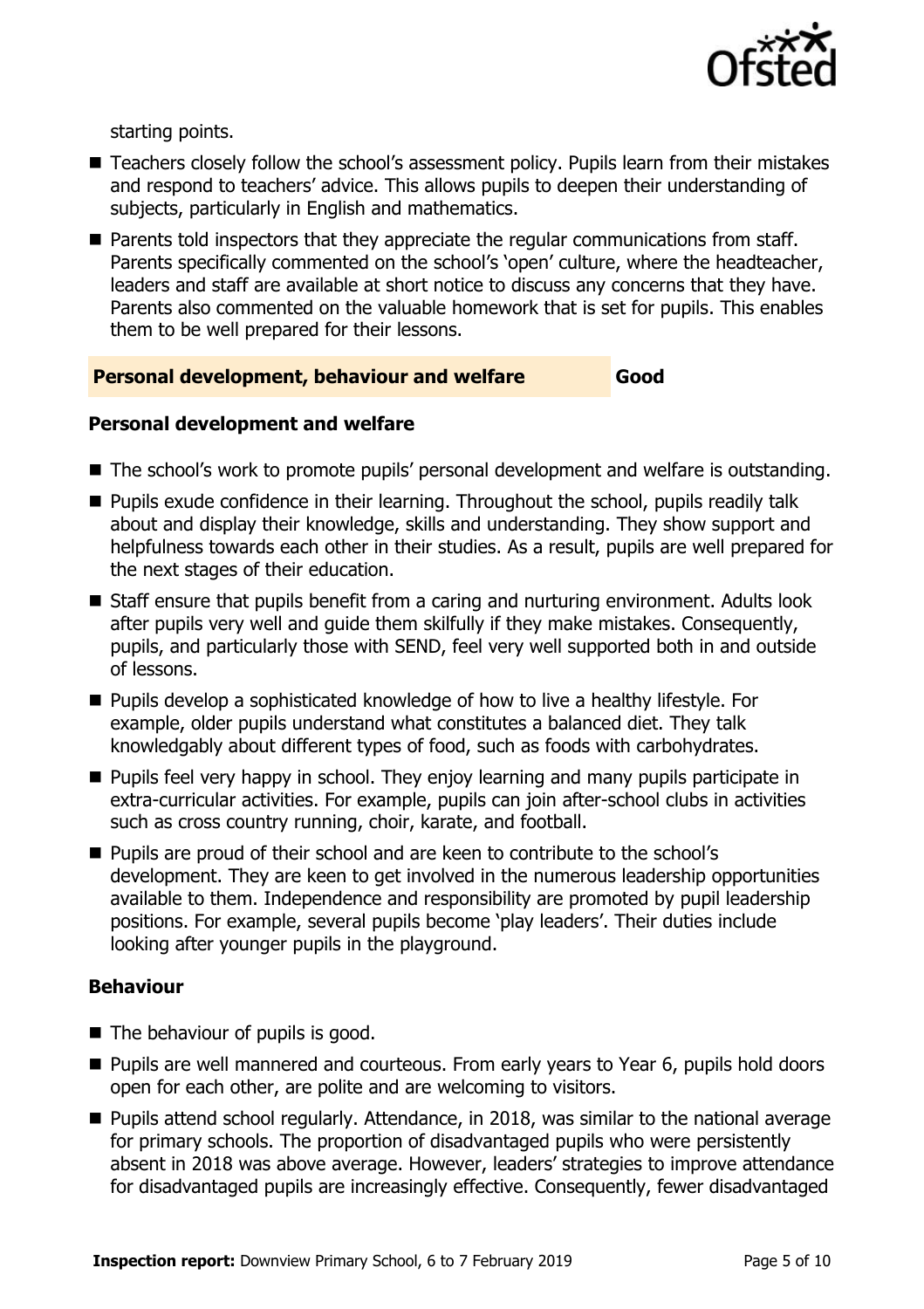

pupils have missed school regularly in the current school year.

■ The school is a harmonious and happy place because pupils take care of each other and follow the school's rules. During social times, pupils play together safely and move around the school in an orderly manner. Younger children learn the school's rules quickly and follow the positive examples that older pupils set.

#### **Outcomes for pupils Good**

- In 2018, Year 6 pupils made below average progress in reading and well below average progress in writing. Their progress in mathematics was average. Leaders have been resolute in ensuring that plans for school improvement focus on improving pupils' progress in reading and writing.
- The proportion of pupils who attained expected standards in reading, writing and mathematics by the end of key stage 2, in 2018, was similar to the national average for primary schools. However, too few of the most able pupils attained the higher standards.
- Current pupils make strong progress across subjects. Improved teaching, particularly in key stage 2, has ensured that pupils develop their knowledge, skills and understanding well, particularly in reading and writing.
- Across the curriculum, improved teachers' strategies for teaching reading and writing mean that the proportion of pupils reaching age-related expectations is growing. However, too few pupils achieve greater depth in key stage 1 or higher standards in key stage 2 because teacher expectations for the most able are not high enough.
- $\blacksquare$  In key stage 1, pupils develop reading skills well. They enjoy reading and benefit from frequent opportunities to develop their reading skills. As a result, an above-average proportion of pupils meet the expected standard in the Year 1 phonics check.
- Disadvantaged pupils make good progress because teachers reduce their barriers to learning using effective teaching strategies. The skilful care and nurturing from staff also make sure that disadvantaged pupils develop personally and academically.
- Pupils with SEND make strong progress from their starting points. Carefully constructed plans for their development mean that teachers and teaching assistants employ bespoke strategies that improve their progress.

#### **Early years provision Good Good**

- Early years lessons are adeptly organised. Well-planned teaching meets the needs of pupils. Teachers and support staff have high expectations of children. As a result, activities are challenging, and children are enthused and engaged.
- In lessons, children learn the school's formal rules, such as listening to teachers, taking turns and sitting sensibly. Children behave very well. They develop their concentration skills and apply themselves thoughtfully to activities. Children also develop their social skills and confidence effectively because of the closely supervised, nurturing environment.
- Teachers' clear explanations of the sounds that letters make enable children to put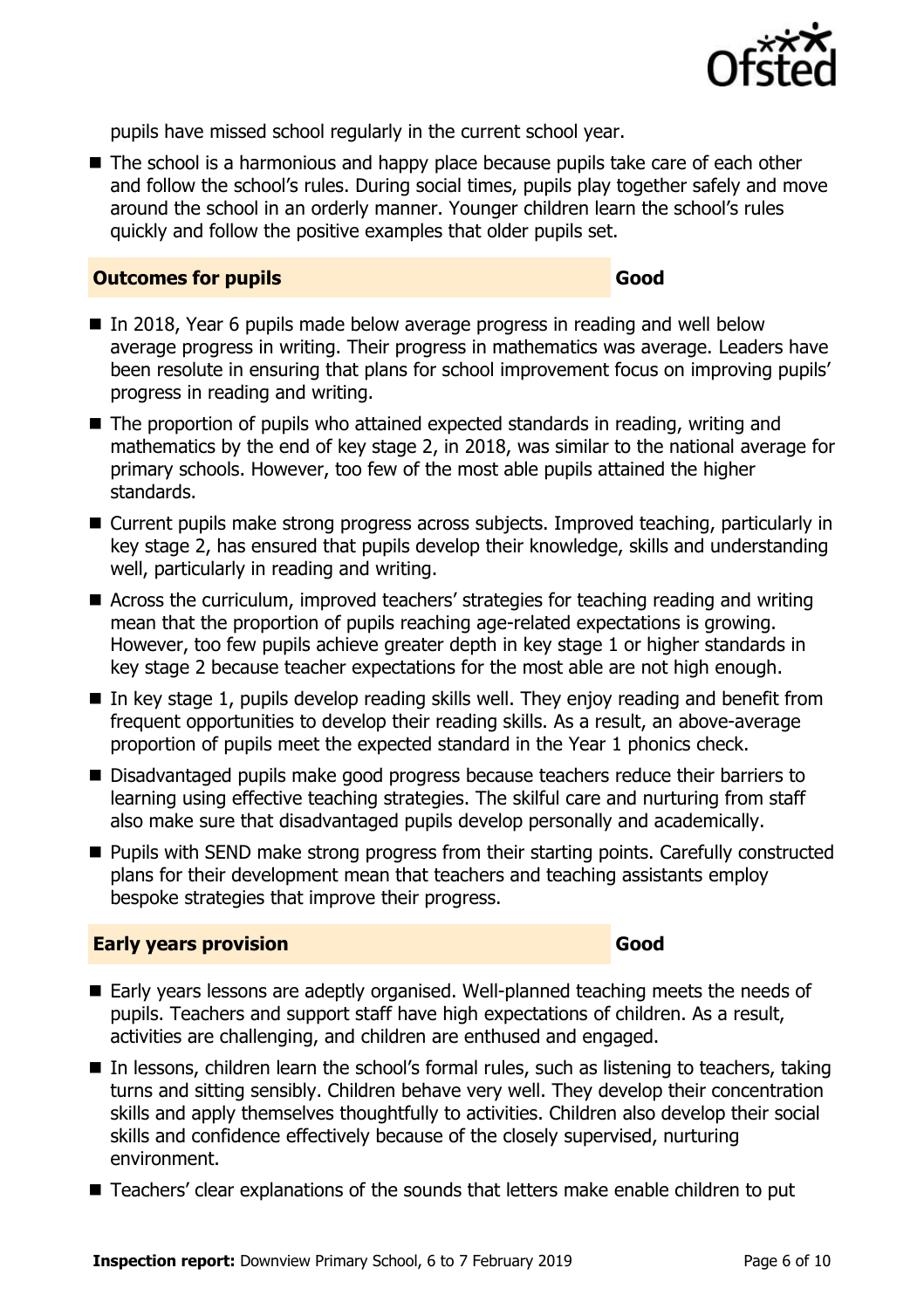

letters together to make basic words. Children learn the correct terminology for combinations of letters. One parent told an inspector that, at home, her daughter was excited to explain the meaning of 'diagraph' and give her several examples.

- Developing children's writing is an everyday part of the curriculum. Many children choose to write during their school day. Other activities enable children to practise their fine motor skills and then apply them to writing. Children make good progress in meeting the early learning goals in writing.
- Children's outcomes by the time they leave early years are good. The proportion of children who achieved a good level of development by the end of Reception was above the national average in 2018. Current children continue to make strong progress.
- The environment is bright, stimulating and vibrant. Teachers and support staff ensure that carefully chosen activities stimulate children's curiosity and interest. This means that they are eager to learn.
- **Parents are very positive about the provision in early years. They value the** communication with teachers and feel that their children are well cared for. One parent told an inspector, 'Staff really seem to care'.
- Safeguarding is effective and children's welfare requirements are met. Staff are well trained and vigilant in ensuring that all children are safe. Children feel safe and understand how to act in a safe way.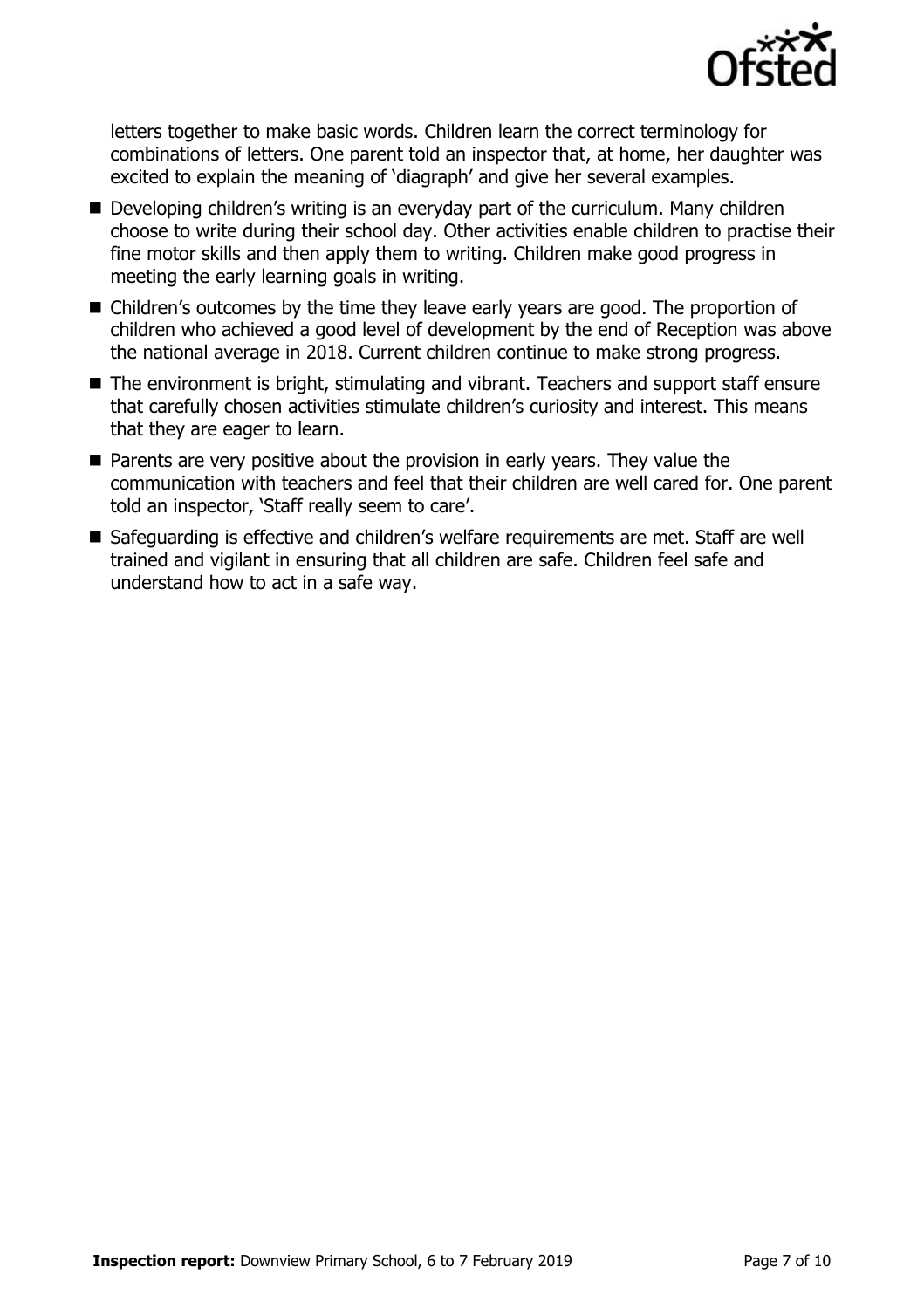

# **School details**

| Unique reference number | 140048             |
|-------------------------|--------------------|
| Local authority         | <b>West Sussex</b> |
| Inspection number       | 10084283           |

This inspection was carried out under section 8 of the Education Act 2005. The inspection was also deemed a section 5 inspection under the same Act.

| Type of school                      | Primary                      |
|-------------------------------------|------------------------------|
| School category                     | Academy converter            |
| Age range of pupils                 | 4 to 11                      |
| Gender of pupils                    | Mixed                        |
| Number of pupils on the school roll | 511                          |
| Appropriate authority               | Board of trustees            |
| Chair                               | Susan Hawthorn               |
| <b>Headteacher</b>                  | Mandy Williams               |
| Telephone number                    | 01243 820 511                |
| Website                             | www.downviewprimary.co.uk    |
| <b>Email address</b>                | office@downviewprimary.co.uk |
| Date of previous inspection         | Not previously inspected     |

#### **Information about this school**

- Downview Primary School is an above average-sized primary school. The school became an academy converter in September 2013 and is currently the only school in the Downview Trust.
- The large majority of pupils are of White British background.
- The proportion of pupils with SEND is above the national average for primary schools.
- The proportion of pupils who speak English as an additional language is below the national average.
- The proportion of pupils who are disadvantaged is below the national average for primary schools.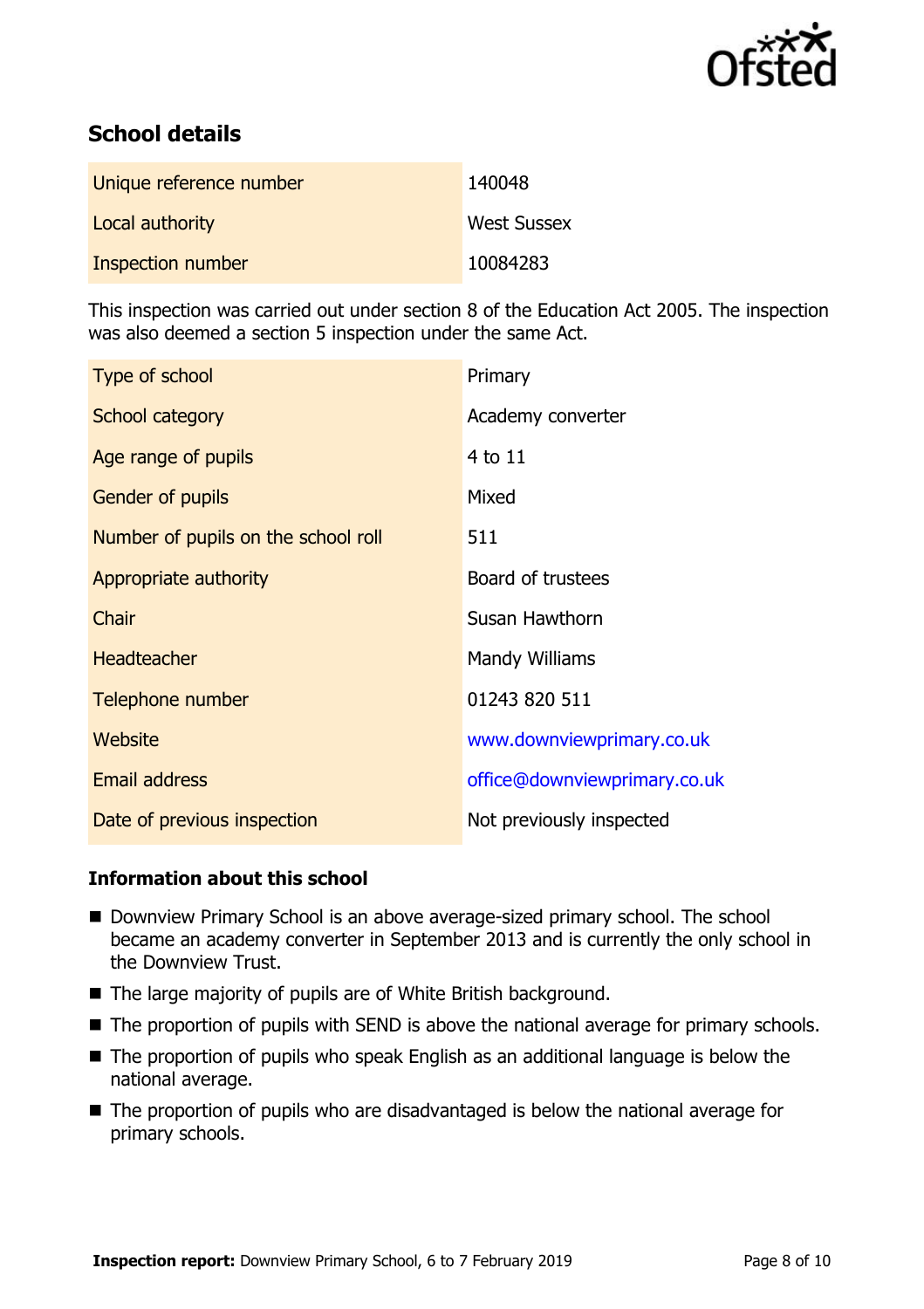

# **Information about this inspection**

- Inspectors observed learning in all year groups. In several observations, senior leaders joined inspectors.
- Inspectors met with the headteacher, senior leaders and a governor/trustee.
- **Inspectors met formally with groups of pupils from key stage 2.**
- **Pupils' behaviour was observed in lessons, around the school and during breaktimes** and lunchtimes.
- Inspectors looked at samples of pupils' work and observed pupils' behaviour in lessons and around school.
- Inspectors considered the views of staff from a meeting with a group of staff.
- **I** Inspectors spoke with parents at the start of the school day.
- Documentation scrutinised by inspectors included the school's plans for improvement, school self-evaluation, reports on attendance and behaviour, records relating to pupils' safety, minutes of governors' meetings and information on pupils' outcomes.

#### **Inspection team**

| Harry Ingham, lead inspector | Her Majesty's Inspector |
|------------------------------|-------------------------|
| <b>Becky Greenhalgh</b>      | Ofsted Inspector        |
| <b>Bruce Waelend</b>         | Ofsted Inspector        |